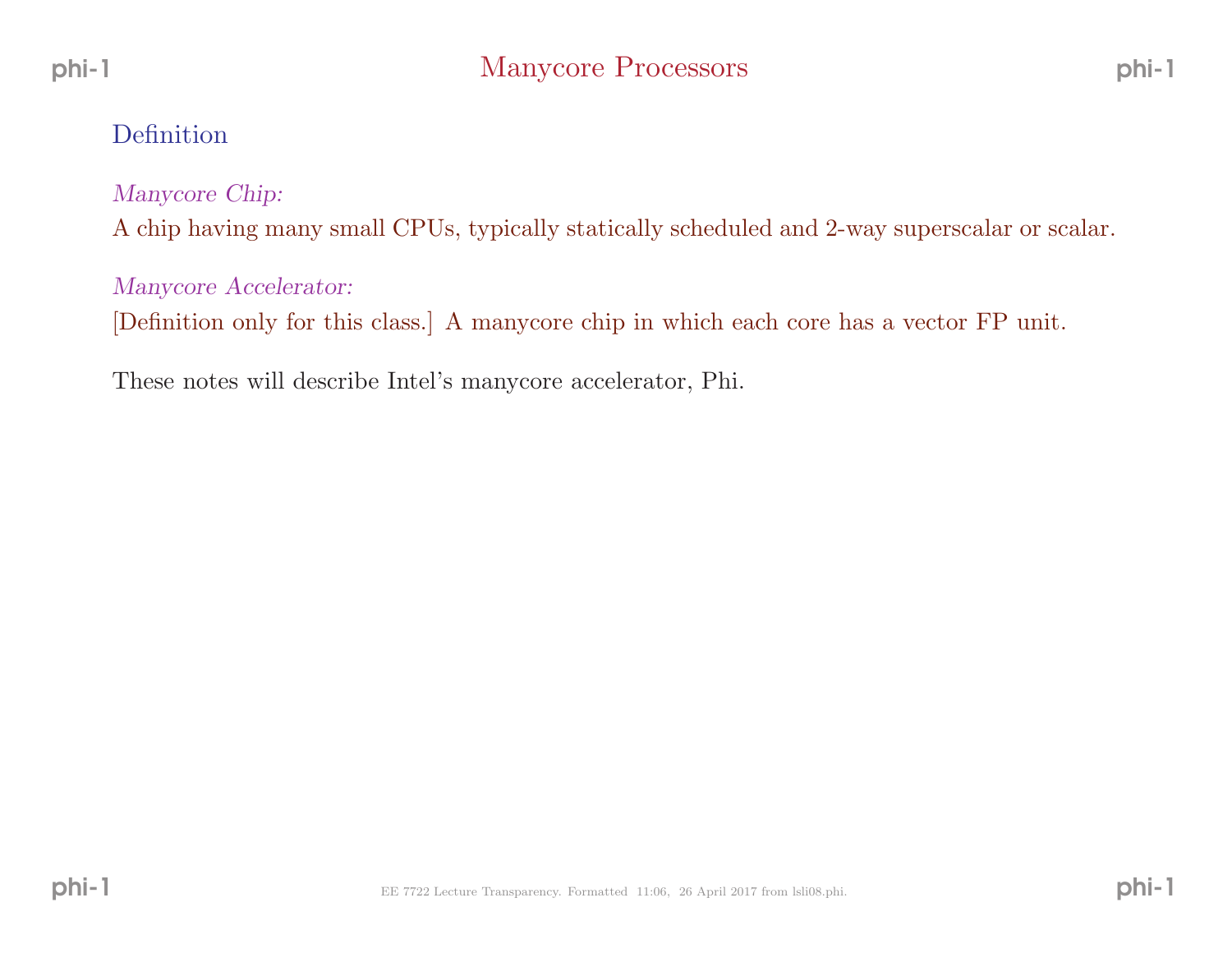# Intel's Manycore GPU.

#### Larrabee

Initially <sup>a</sup> project to develop <sup>a</sup> GPU.

Plans to develop <sup>a</sup> GPU product dropped but design targeted at accelerator use.

#### Knights Corner

Code name for Intel's <sup>p</sup>lanned manycore accelerator product.

Like Larrabee but not intended for graphics use.

### Knights Ferry

Name of manycore accelerator Intel development package, including chip.

Specs match Larrabee closely.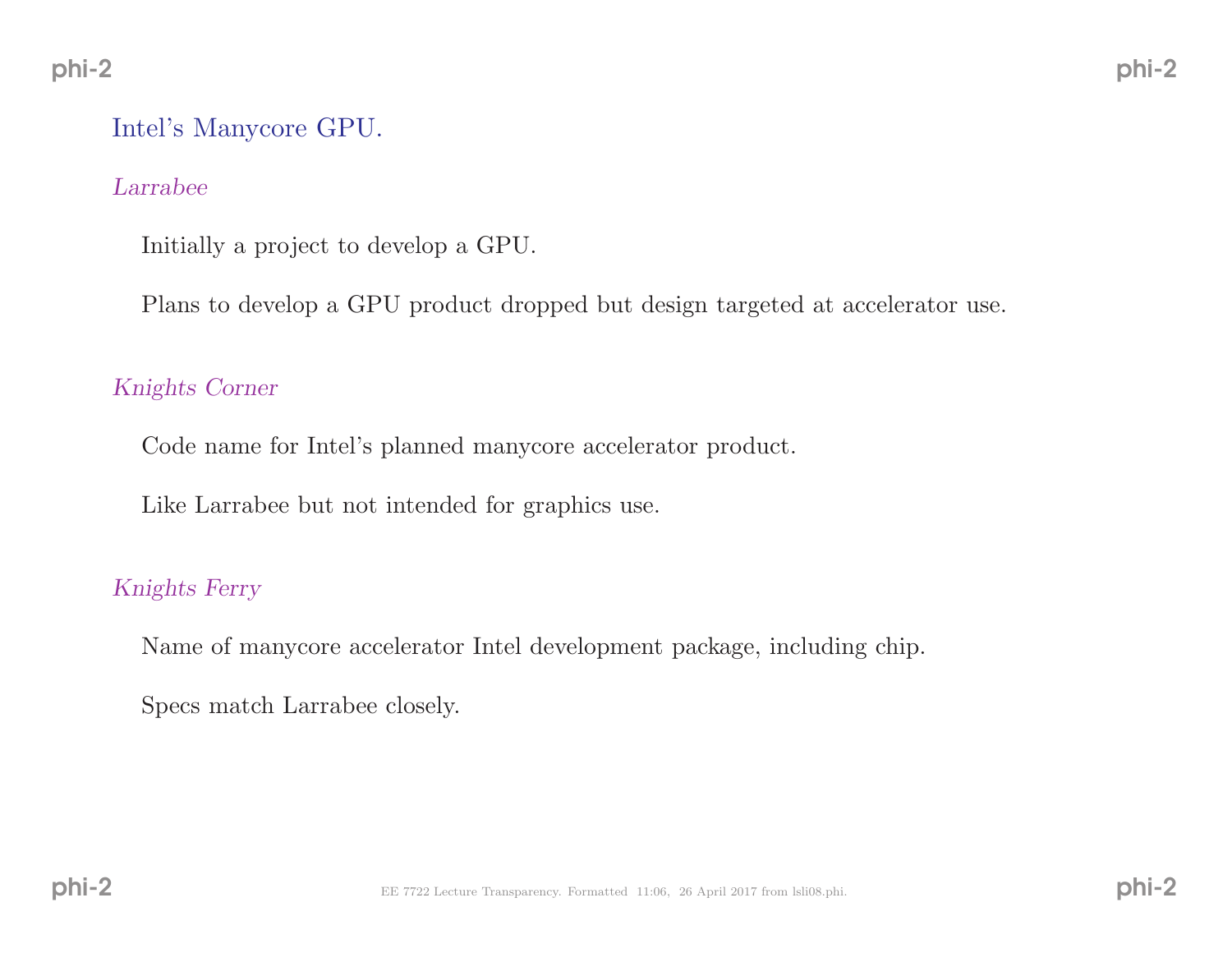### Xeon Phi

Name of Intel's manycore product.

### Knights Landing

Version of Phi meant to operate without <sup>a</sup> companion CPU.

In notes will sometimes use term Larrabee to refer to all these designs.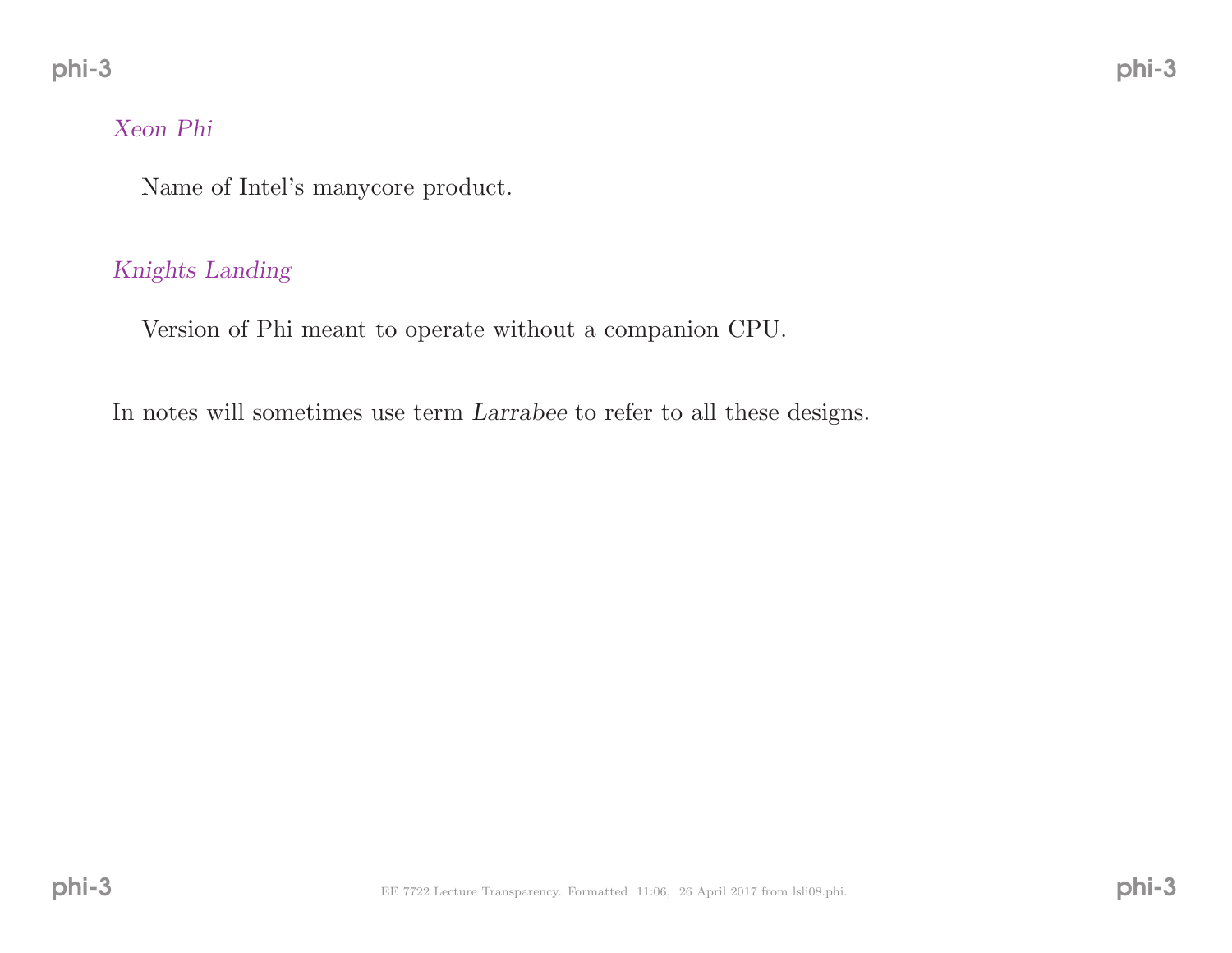### **Overview**

Chip consists of many cores.

Xeon Phi 7120A: <sup>61</sup> cores, <sup>1</sup>.<sup>1</sup> GHz. MSRP \$4235.

Xeon Phi 7210: 64 cores, 1.3 GHz. (Released 2017). ≈ \$5000

Xeon Phi 7250: <sup>68</sup> cores, <sup>1</sup>.<sup>4</sup> GHz. (Released 2017).

<sup>A</sup> Phi core is comparable with <sup>a</sup> CPU core or CUDA multiprocessor, not <sup>a</sup> CUDA core.

Each Core:

<sup>A</sup> 2-way superscalar, statically scheduled (in order) Intel <sup>64</sup> processor.

Four-way simultaneous multi-threaded (hyperthreaded).

The processor can issue instructions to <sup>a</sup> 512-bit vector unit.

Cores are complete enoug<sup>h</sup> to host an operating system.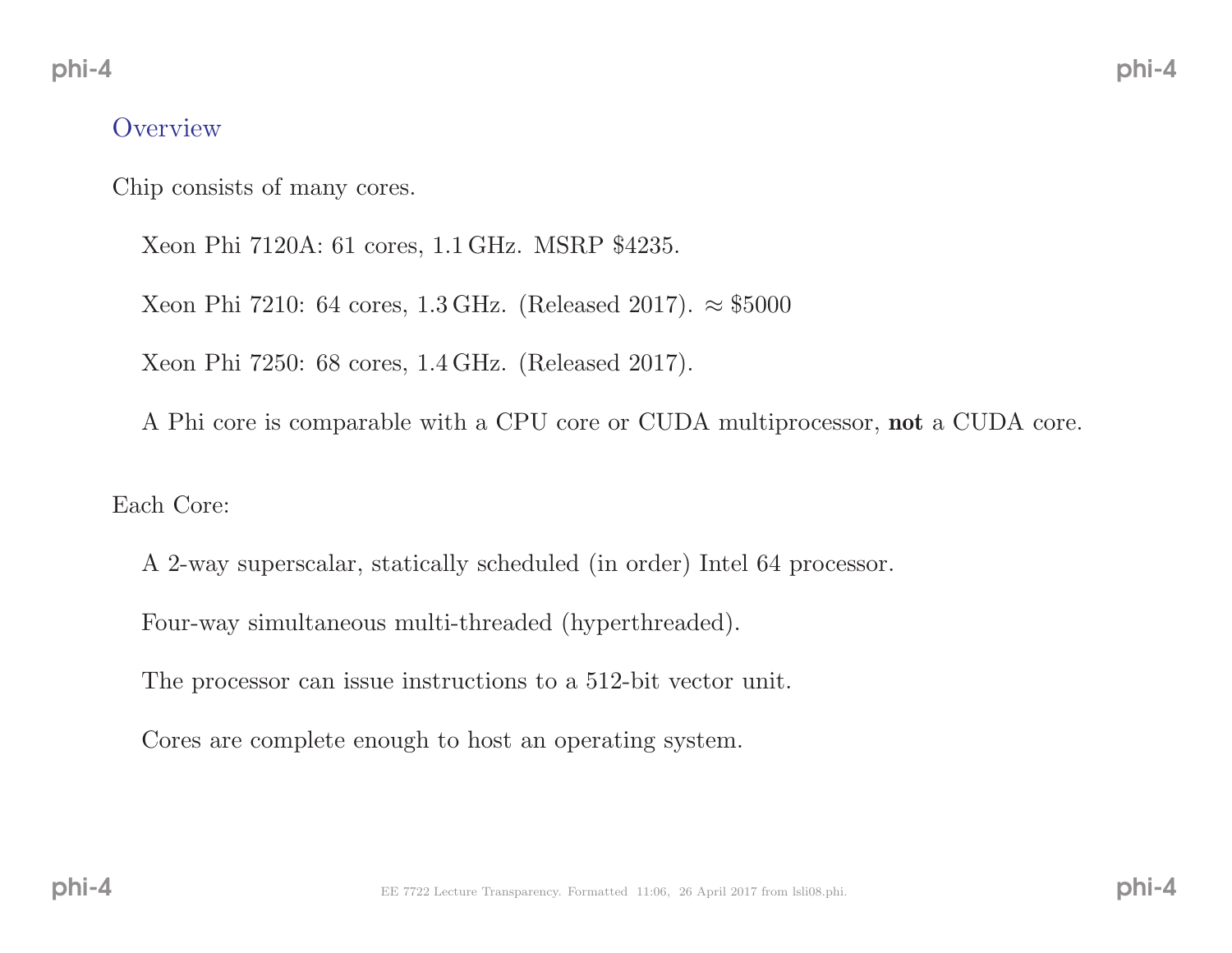Storage Per Core

Context for four threads.

<sup>32</sup> kiB of L1 data cache.

<sup>32</sup> kiB of L1 instruction cache.

Share of coherent L2 cache: <sup>512</sup> kiB (Through model 72xx, 2017).

L2 cache is *coherent*: stores to cached data managed reasonably (short def).

Coherence is more precisely defined as meaning that the observed order of stores to <sup>a</sup> <sup>g</sup>iven location is the same for all processors.

<sup>A</sup> core can access any core's L2 cache, but access is fastest to its own core.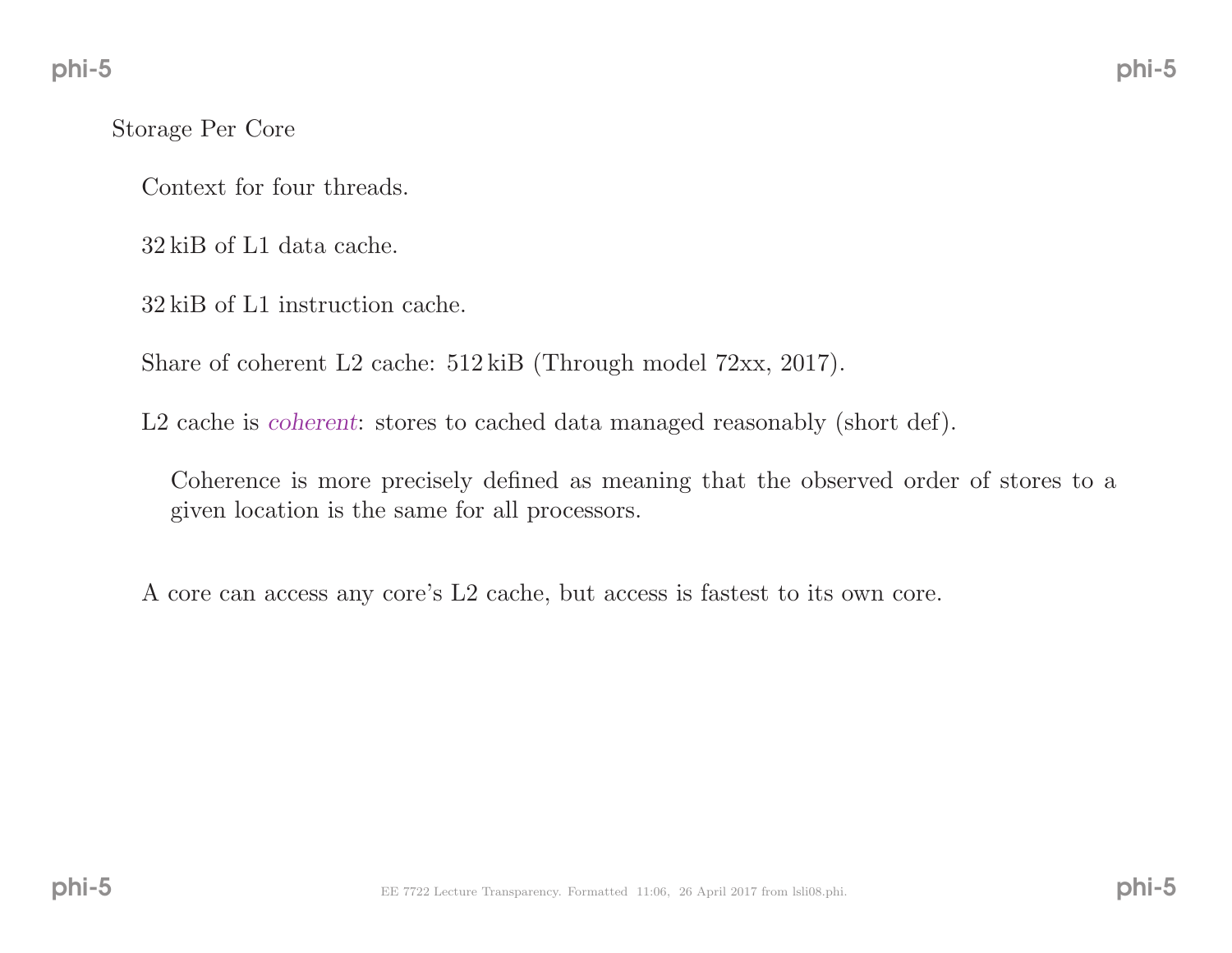## Interconnection

Cores interconnected by <sup>a</sup> dual ring network.

Two rings, one in each direction.

Ring network used for messages to maintain coherence, among other purposes.

Width is <sup>512</sup> bits.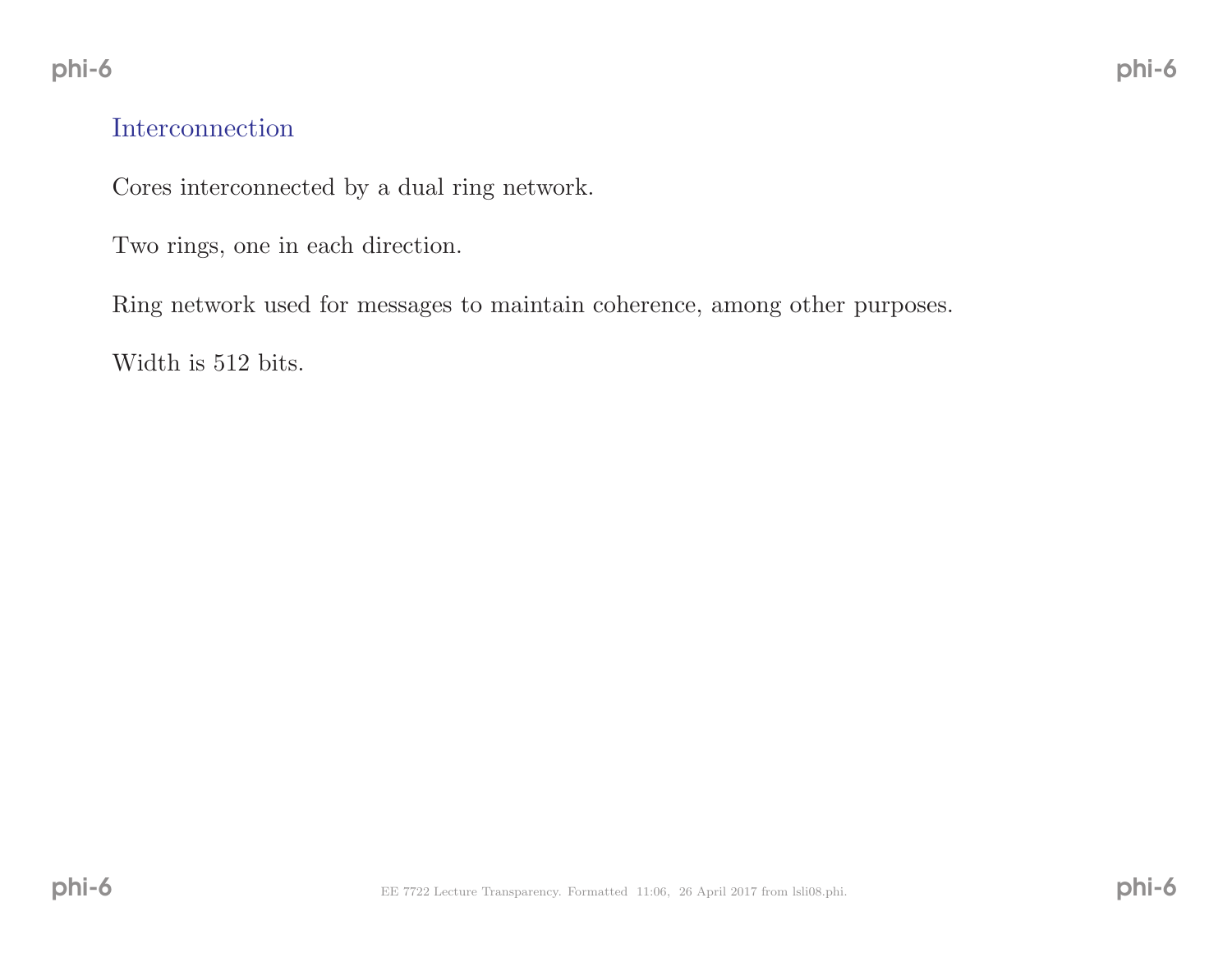### Instruction Issue

Two instructions per cycle.

At most one of these can be <sup>a</sup> vector instruction.

## Instruction Features

Each vector instruction can access up to two registers and one memory operand.

Similar to NVIDIA GPUs.

CPU arithmetic instructions cannot directly access memory. (Including both RISC instructions and IA-32  $\mu$ ops.).

One vector operand can be swizzled (lanes rearranged).

Vector memory operand can have type conversion applied.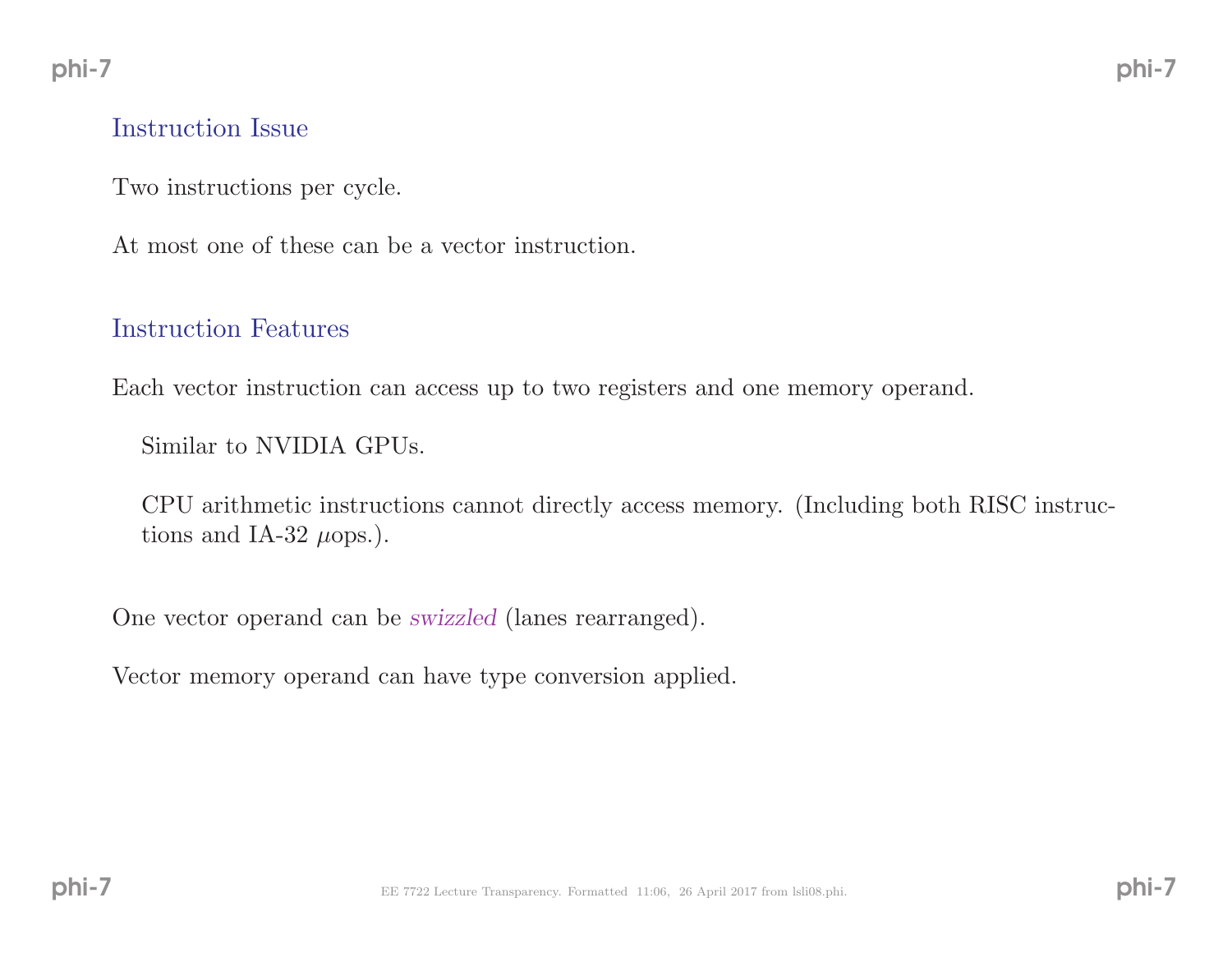## Important Instruction Set Features.

Memory Instructions

Prefetch

Cannot rely on massive multithreading to hide latency.

Cache Placement Hints

Addresses for vector load can come from <sup>a</sup> vector register.

Would still need one cycle per cache line.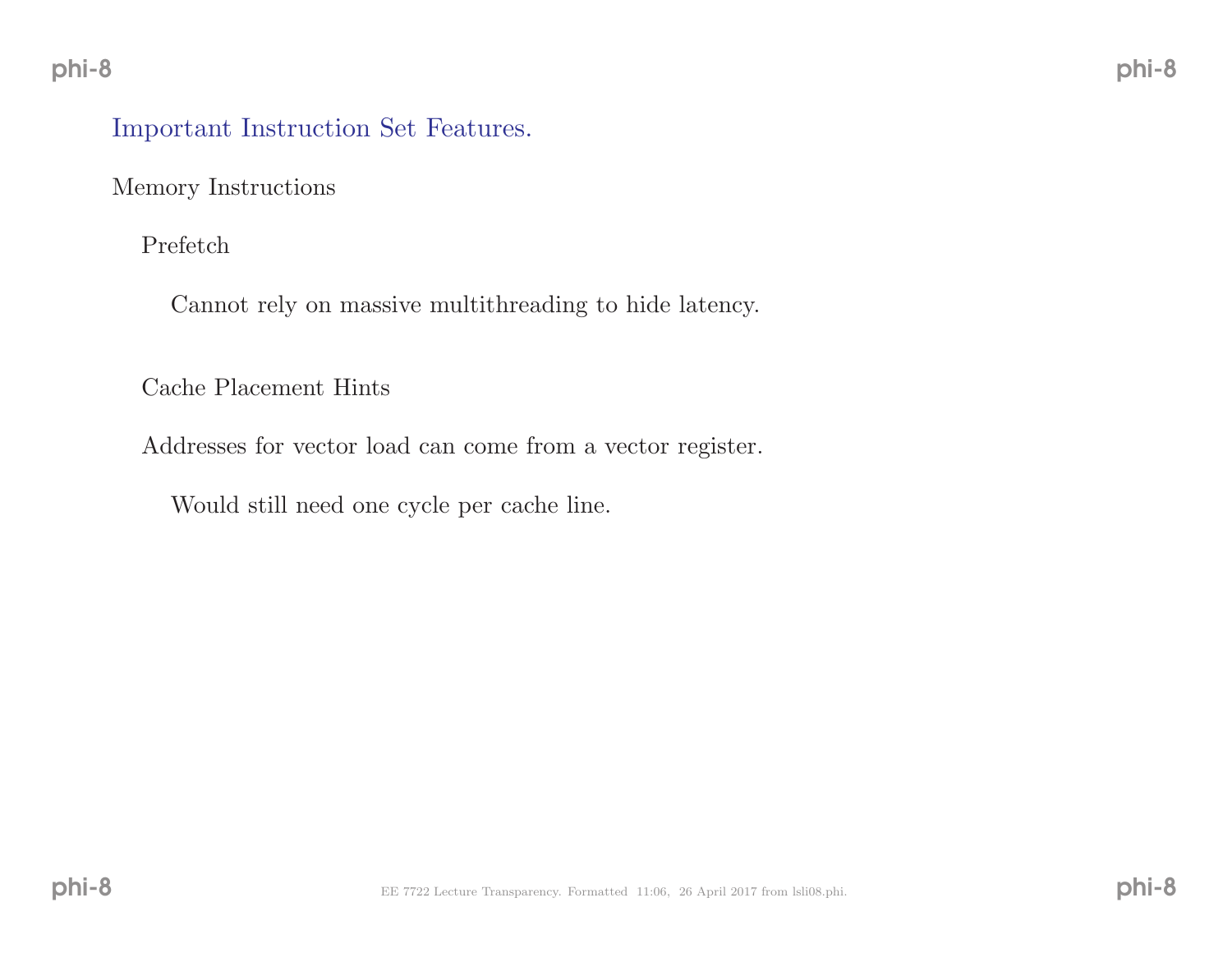# Instruction Operand Features

Swizzling

Source operand conversion.

Can convert memory source of an arithmetic insn from int types to float.

Supports efficient use of memory bandwidth.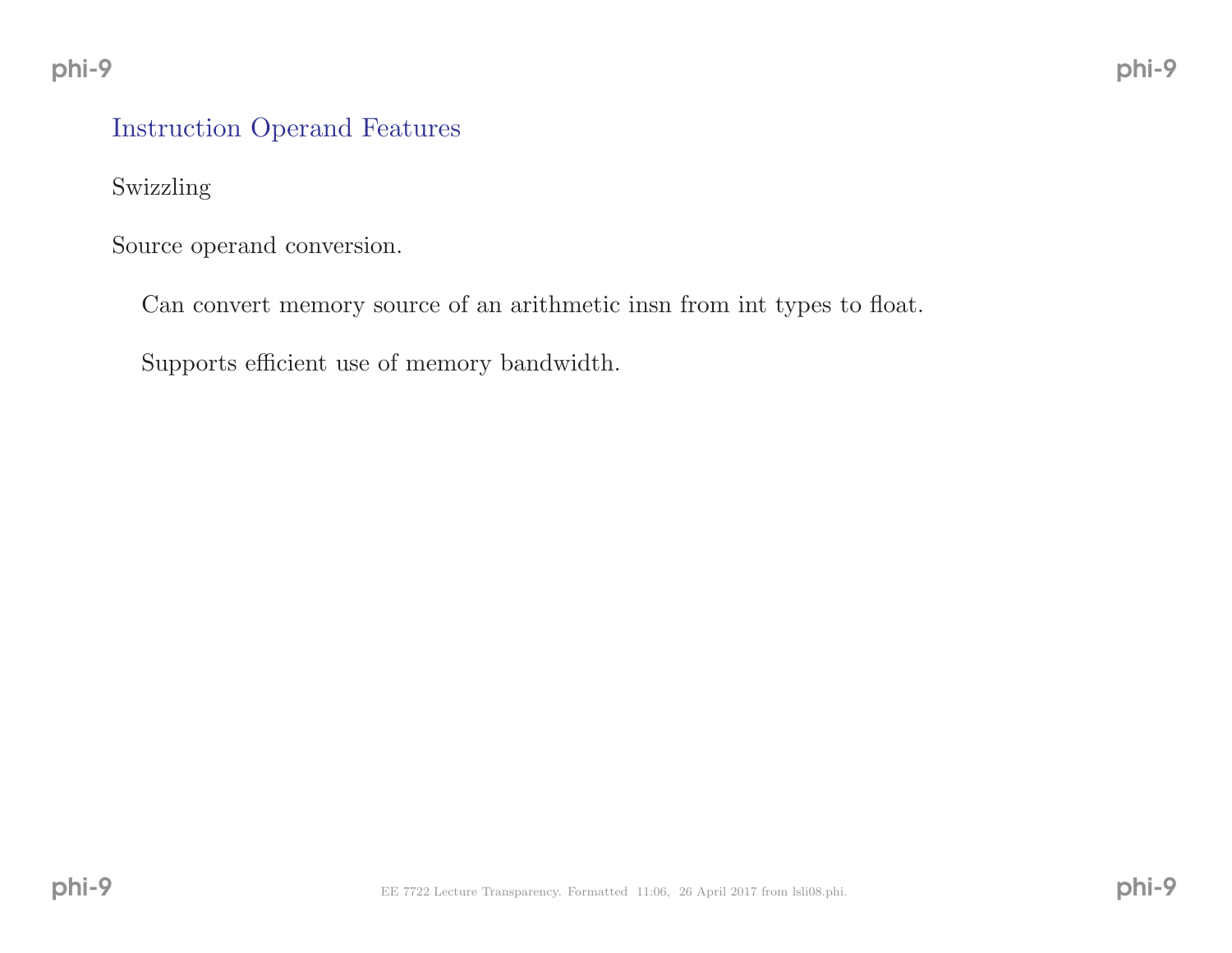# Phi Chip

Multiple cores.

## Each Phi Core

Has four thread contexts.

Is two-way superscalar.

<sup>32</sup> kiB of L1 data cache.

<sup>32</sup> kiB of L1 instruction cache.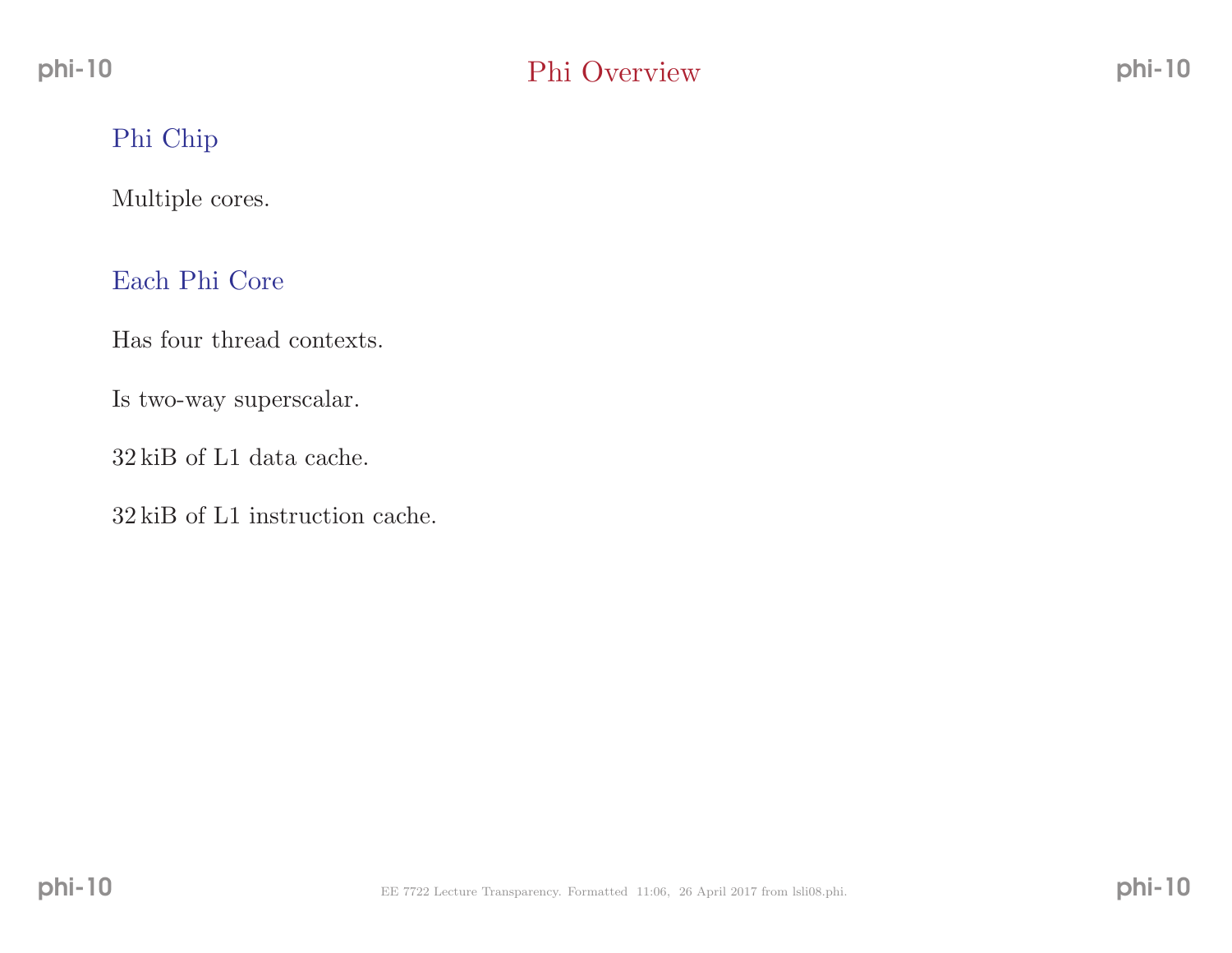# Phi Core ISA

Instruction Set

A subset of Intel 64 ( $x86-64$ ).

Phi-specific vector instructions.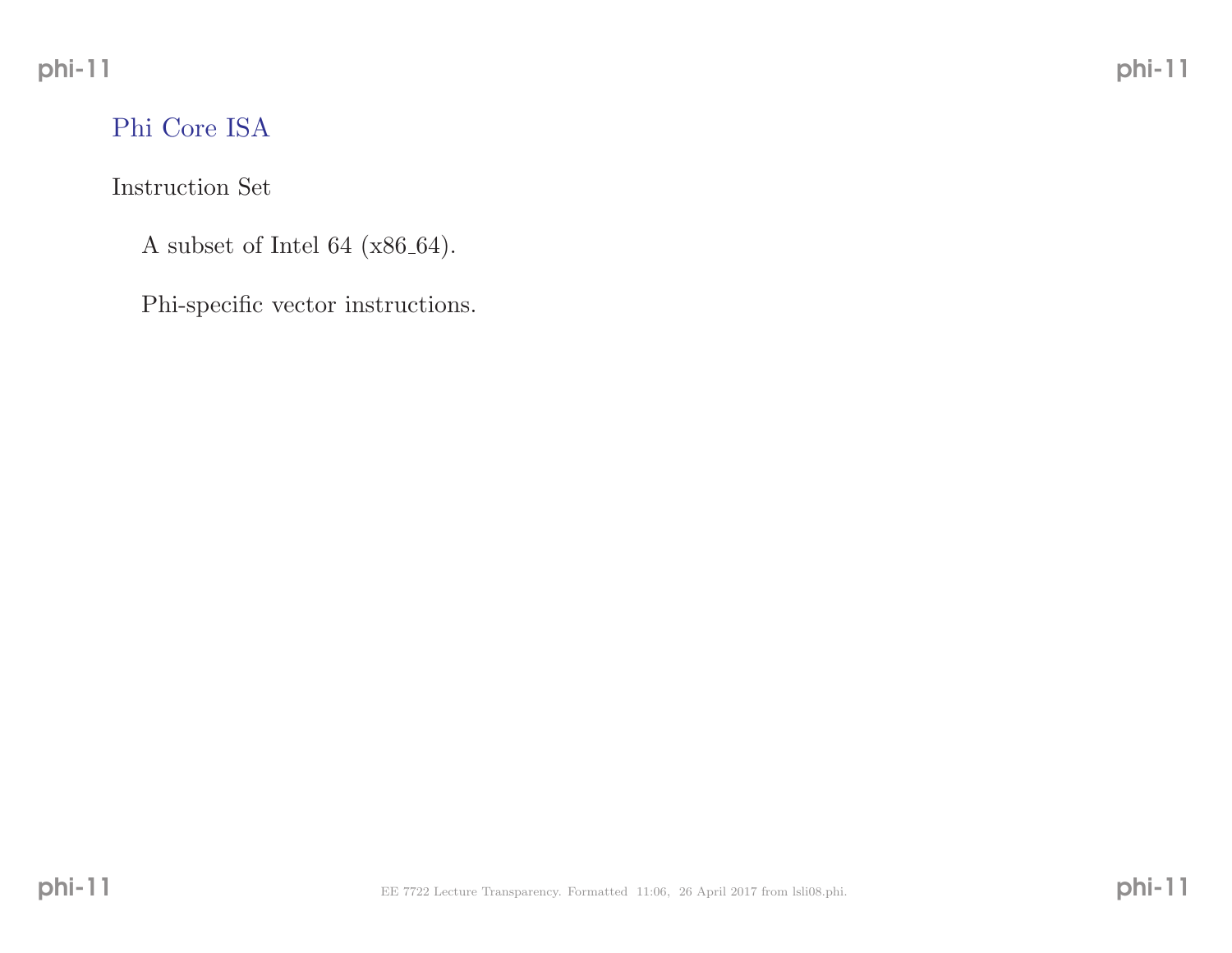### Phi Register Sets

Most Intel <sup>64</sup> registers.

There are <sup>16</sup> general-purpose (integer) registers.

Reg Names: RAX-RDX, RDI, RSI, RBP, RSP, R8-R15.

Phi-specific vector registers.

There are <sup>32</sup> vector registers, each <sup>512</sup> bits (64 bytes).

Assembler names: zmm0 to zmm31.

Phi-specific mask registers.

There are <sup>8</sup> mask registers, each <sup>16</sup> bits.

Assembler names: k0 to k15.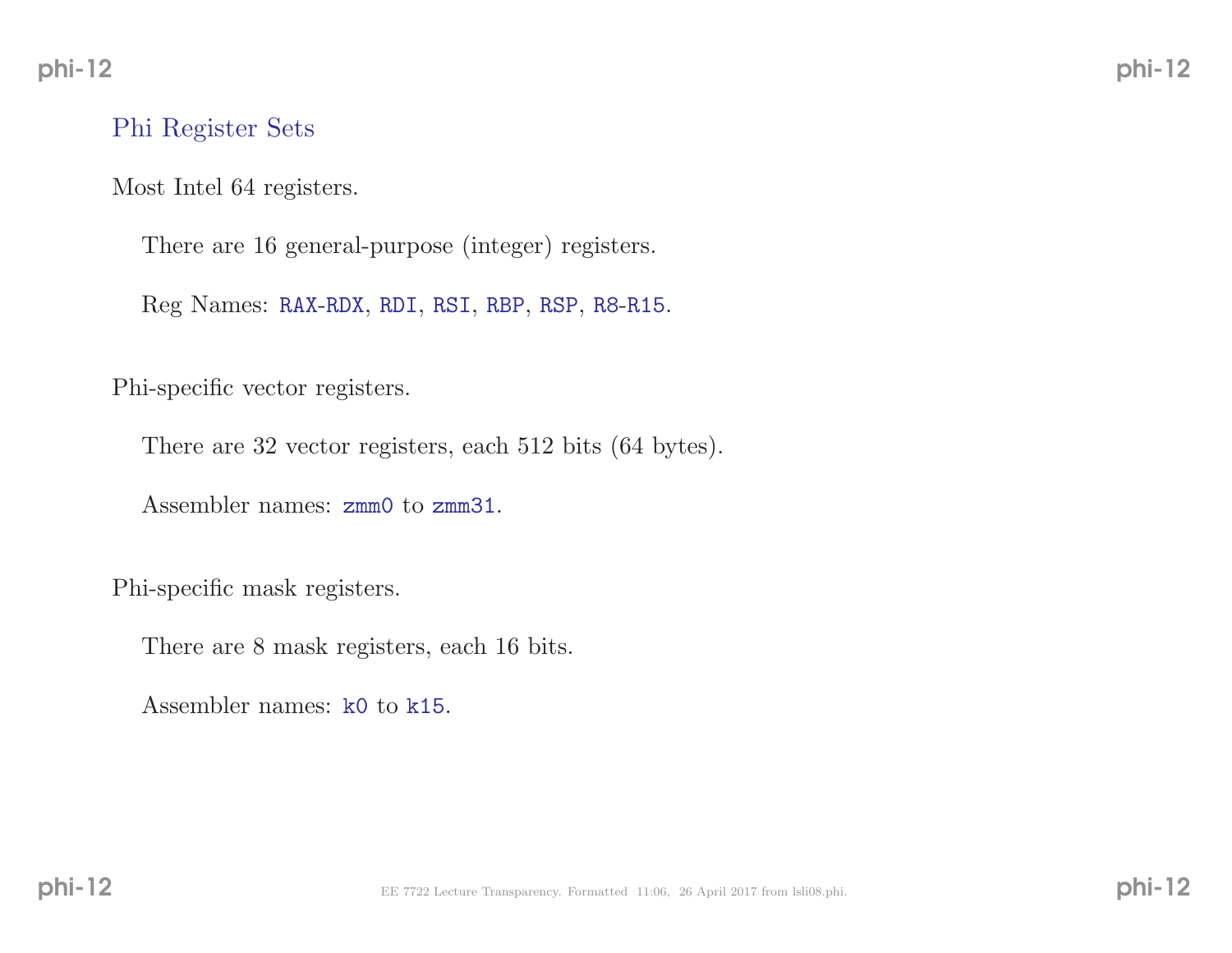## Phi Vector Arithmetic Instructions

Common Features

Two or three source operands.

One source operand can come from memory.

Mask used to control which lanes of dest are written.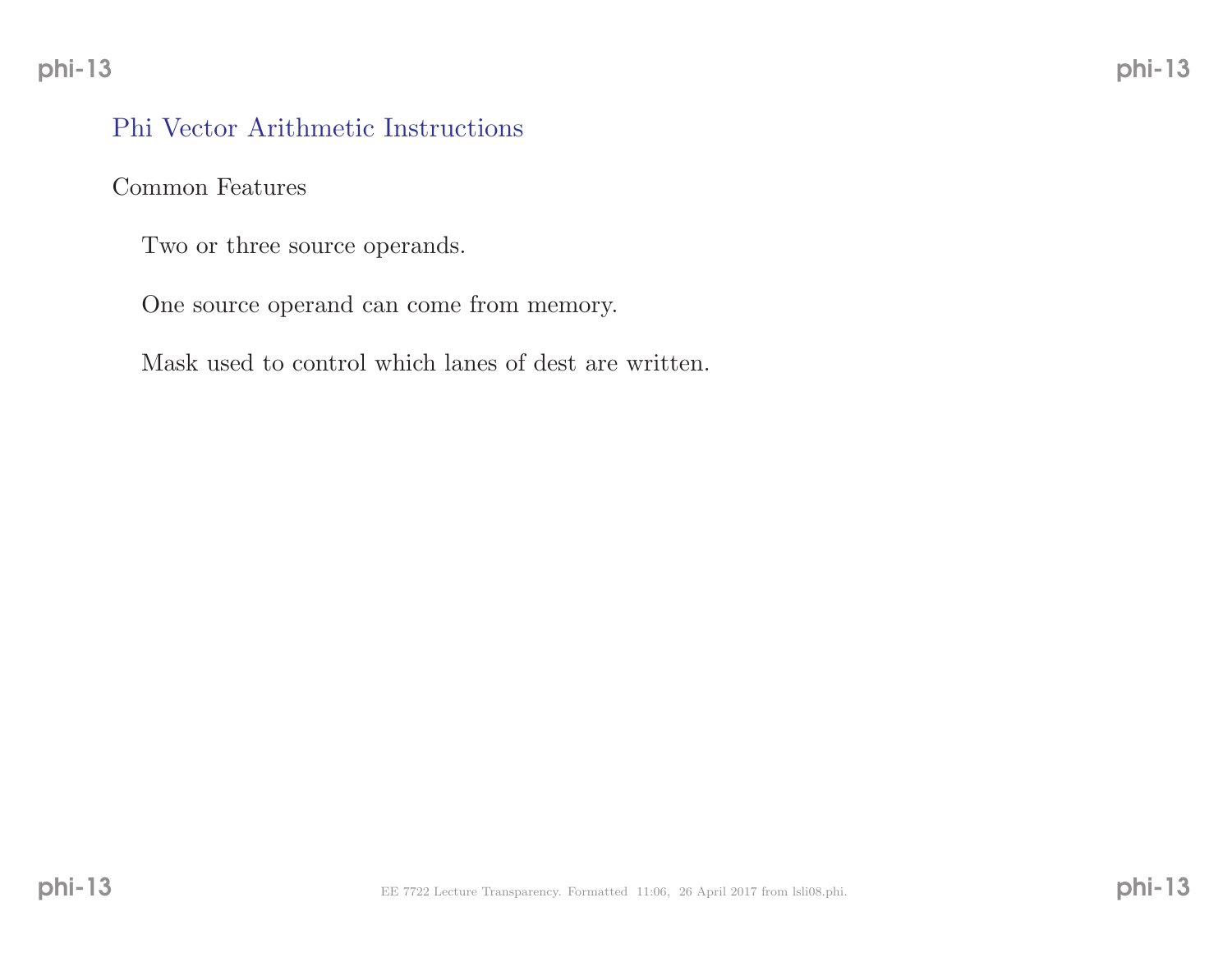## Two-Register Format:

vaddps zmm2, S\_{f32}(zmm3/m\_t), zmm1{k1} ---- ---------------- -------- Src1 Src2 Dest

Warning: Assembler conventions vary: Sometimes destination appears first.

### Argument Types

Dest: Vector register zmm1, mask register k1.

Only lanes of zmm1 corresponding to k1 are written.

Src1: Vector register zmm2.

Src2: Vector or converted vector /memory.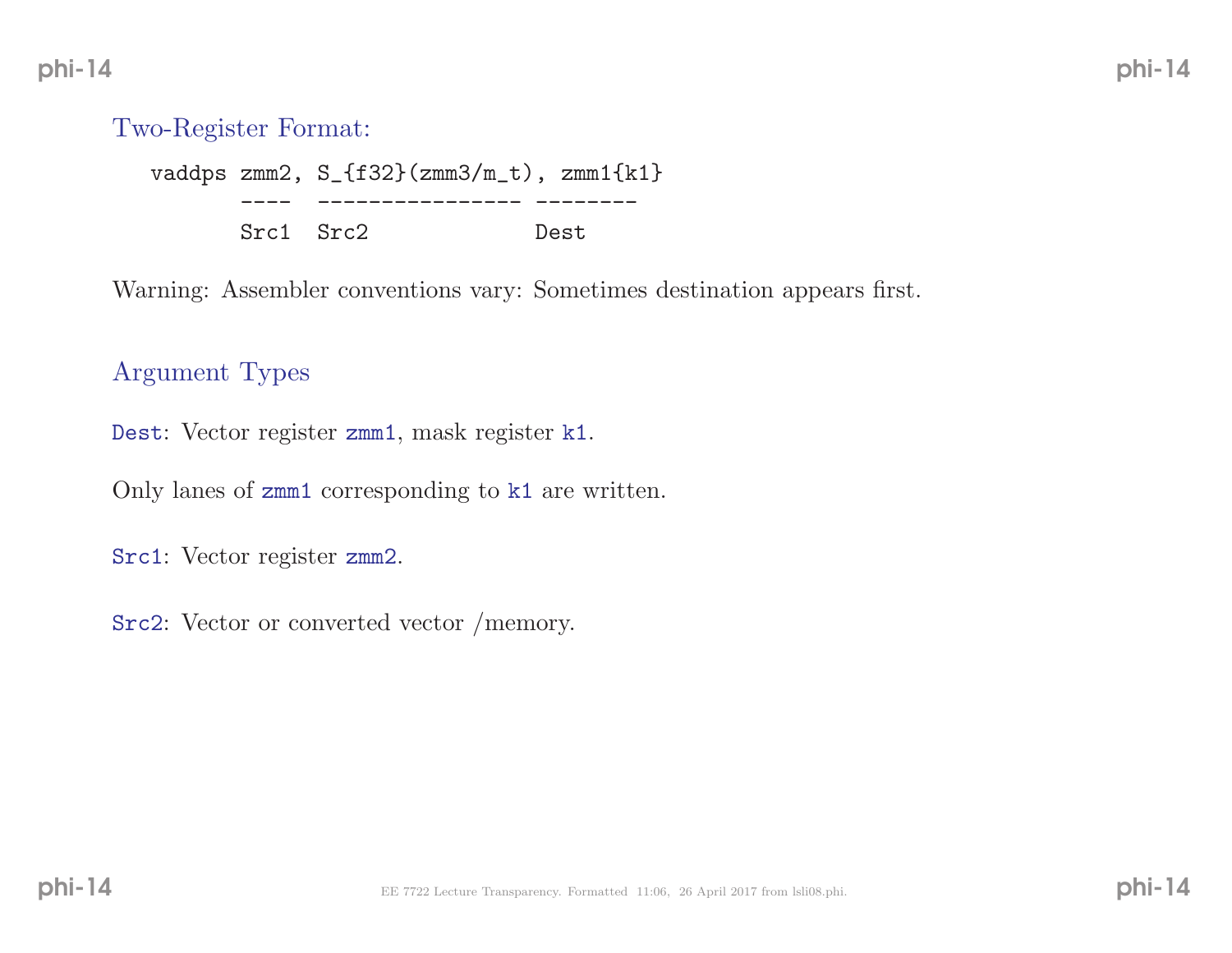phi-15

## Instruction Naming Convention

vaddps zmm2,  $S_{f32}$ (zmm3/m\_t), zmm1{k1},<br>122234 Dest Src1 Src2 122234 Dest Src1

 $1 = v$ : Vector, uses vector (z) registers.

 $2 = add: Operation.$ 

3 <sup>=</sup> <sup>p</sup>: Packed: Operate on vector elements individually.

 $4 = s$ : Single-precision.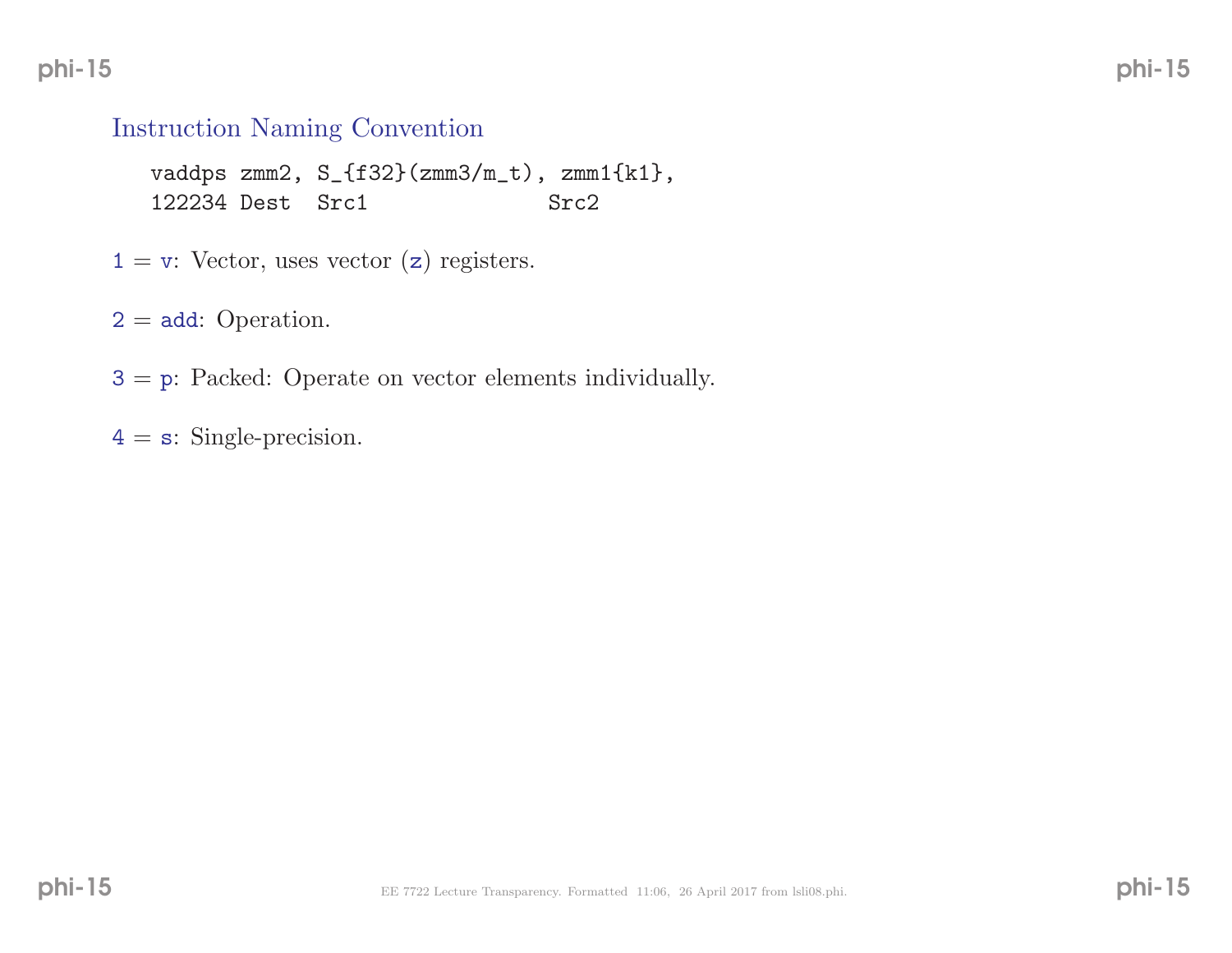Examples:

vaddpd %zmm7, %zmm8, %zmm1 # zmm1 <sup>=</sup> zmm7 <sup>+</sup> zmm8

vaddpd %zmm2{badc}, %zmm2, %zmm3

| vaddpd | $112(\text{``rsp)}\{\text{1to8}\}, \text{''zmm0}, \text{''zmm1}\{\text{``k1}\}\$                                                                             | #434.4 c35             |
|--------|--------------------------------------------------------------------------------------------------------------------------------------------------------------|------------------------|
|        | vfmadd $231$ pd $\frac{7}{2}$ mm7, $\frac{7}{2}$ mm6, $\frac{7}{2}$ mm3<br>vfmadd231pd $2368(\text{Nrsi}, \text{Nrcx}, 8)$ , $\text{Nzmm2}$ , $\text{Nzmm8}$ | #44.4 c77<br>#52.4 c33 |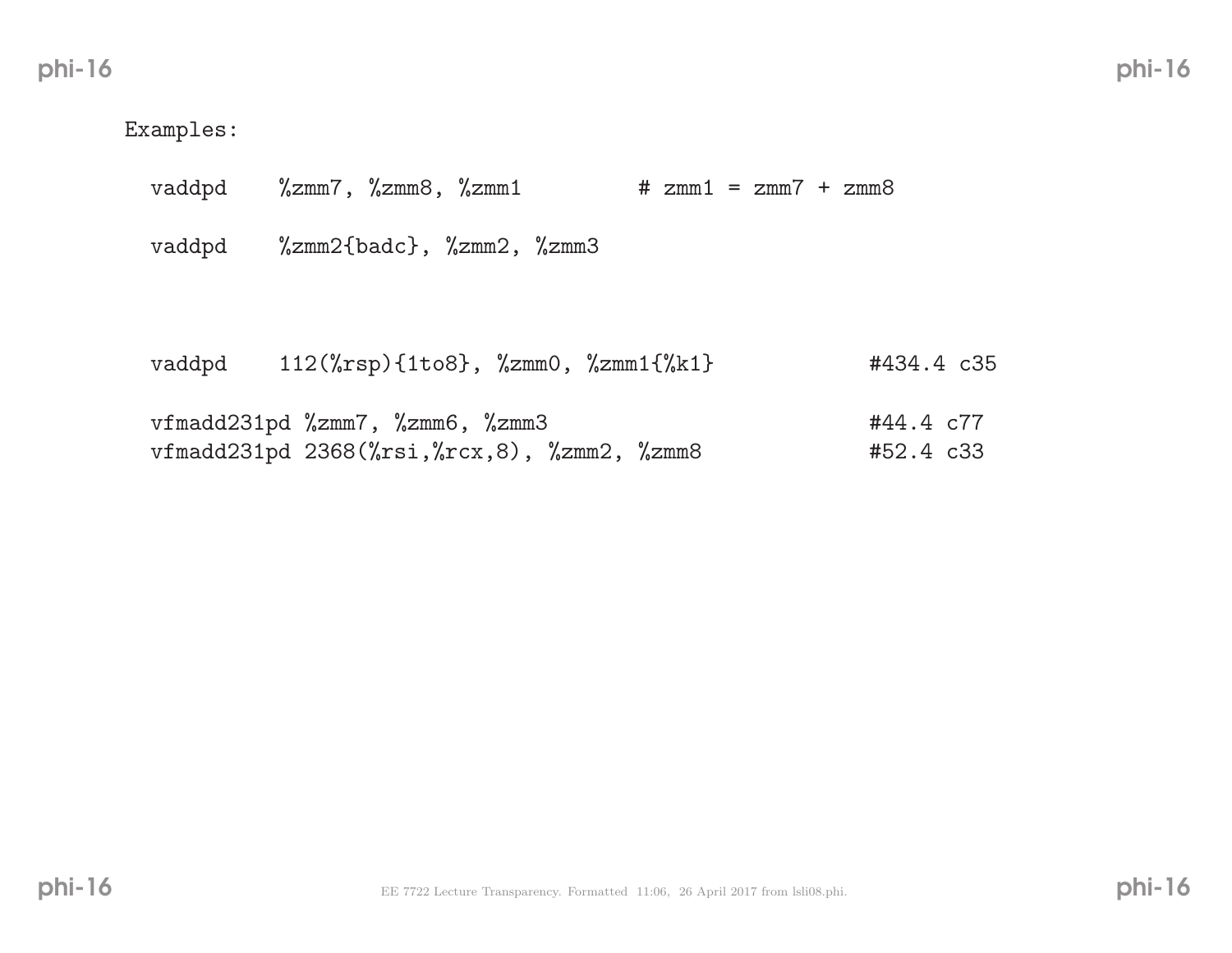# Phi Pipeline

### Pipeline Features

Two-way superscalar.

Most vector instructions have <sup>a</sup> four-cycle latency and one-cycle initiation interval.

Vector insn don't raise exceptions.

Four-cycle latency assumes dependence not into shuffle/conv stage. Phi: 6-stage Scalar: Six stages PPF PF D0 D1 D2 <sup>E</sup> WB Vector 11-stage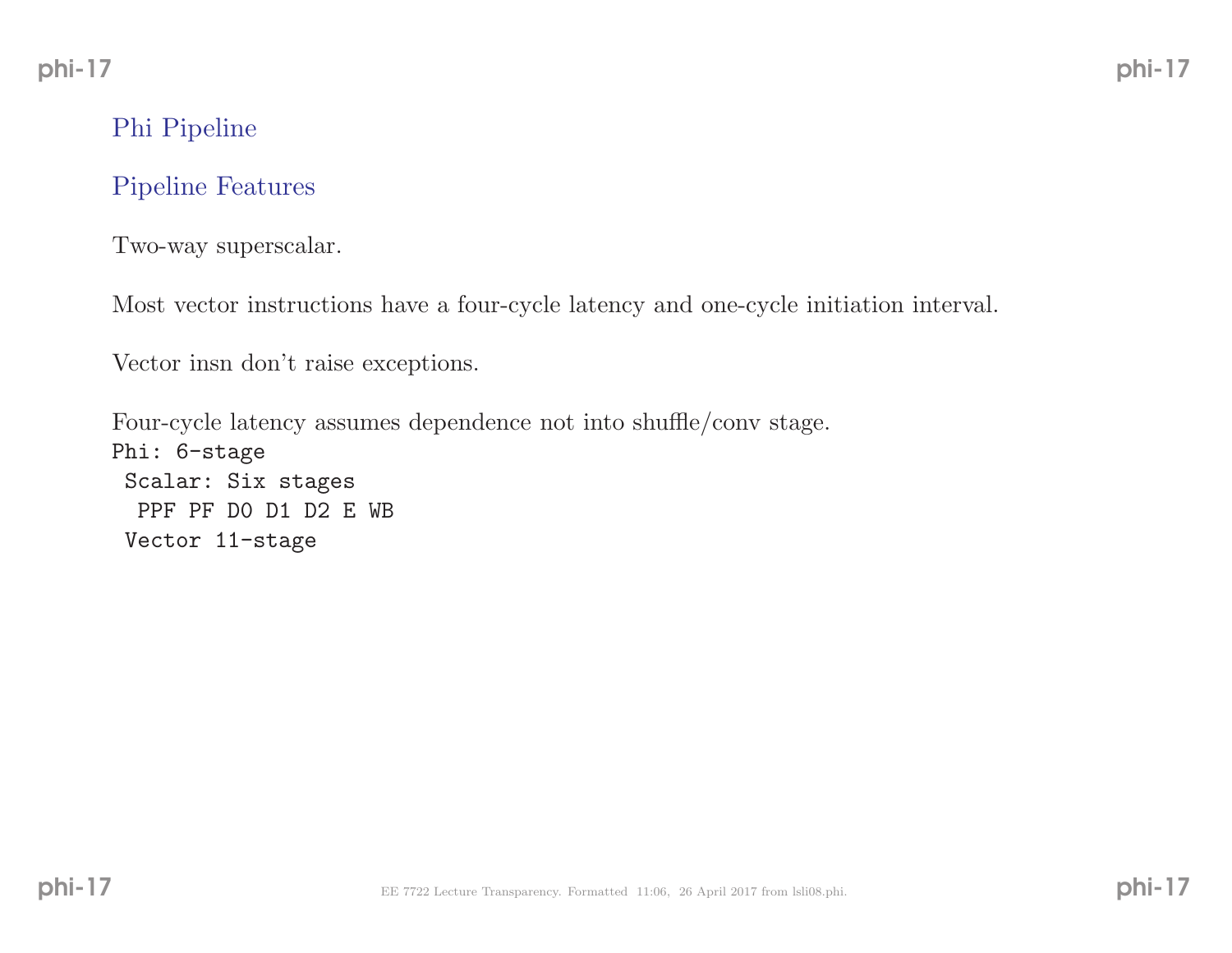#### PPF PF D0 D1 D2 <sup>E</sup> VC1 VC2 V1 V2 V3 V4 WV

D0: Decode Intel <sup>64</sup> insn prefixes.

D1: Decode remainder of instruction.

D2: More decode, register read. (Microcode control.)

<sup>E</sup>: Execute.

- VC1, VC2: Shuffle, load conversion.
- V1-V4 FP execute.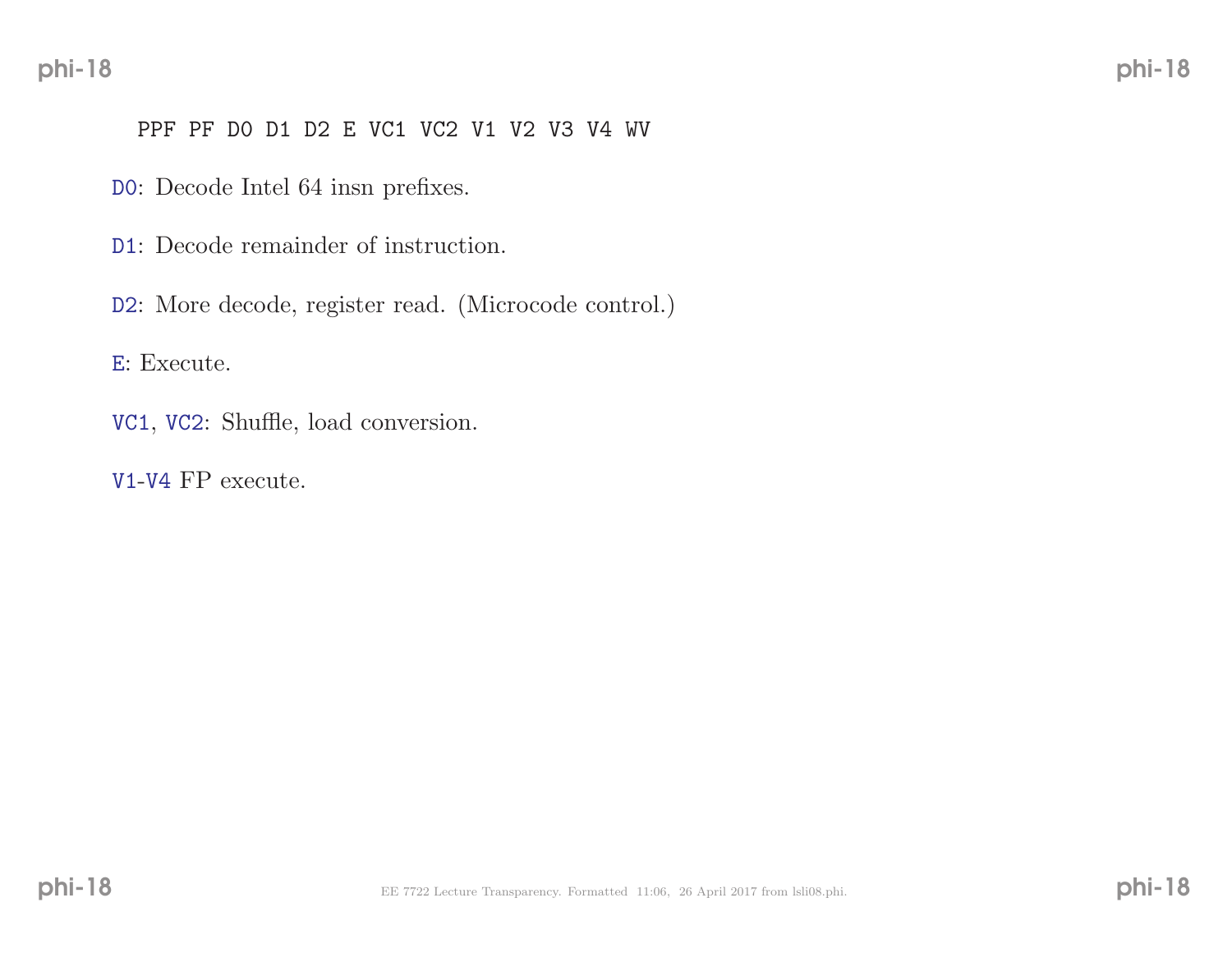# Prefetch Buffer

Sort of an L0 insn cache.

Fed in PPF stage.

Entry in buffer is <sup>32</sup> <sup>B</sup> (256 b).

Each thread has four entries.